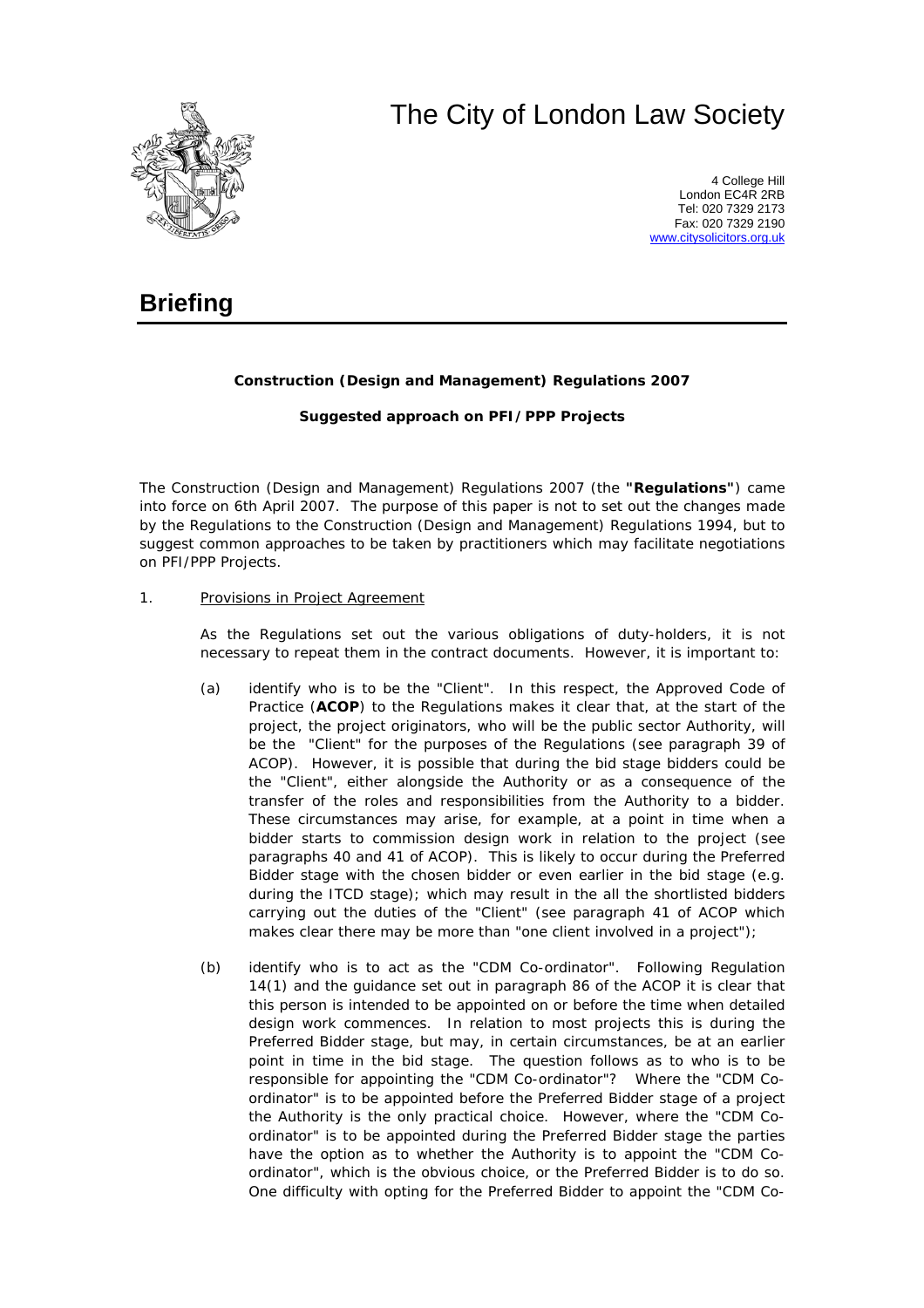ordinator" is that currently it is commonplace for the identity of the Project Company not to be known until the SPV is formed on or around Financial Close; after that time the appointment will invariably be required to occur in accordance with the Regulations. As such, the SPV may have to be formed at an earlier stage than is currently typical for the purpose of appointing the "CDM Co-Ordinator". However, during the bid stage, the Project designed by bidder A may well differ from the Project designed by bidder B, so potentially there could be different "Projects" being designed at this stage. Whilst it is doubtful the drafters of the Regulations intended such an outcome, as each bidder could be regarded as a "Client" they may each need to appoint their own CDM co-ordinator where the bidders' detailed designs are not all submitted to the Authority during the bid stage;

- (c) identify whether or not the "CDM Co-ordinator", where appointed by the Authority, should be novated to the Project Company at Financial Close so the Project Company becomes its employer. Whether or not the Project Company is to agree to a novation in the context of the negotiations of the Project Agreement is dependent on the terms of the CDM Co-ordinator's appointment and the terms and conditions of the deed of novation (including consideration of issues such as the credentials of the "CDM Coordinator", limitations on liability, the fees, etc.). Accordingly where the Authority appoints the "CDM Co-ordinator" during the Preferred Bidder stage it would seem prudent to involve the Preferred Bidder in the process and get his agreement to the novation. The CDM Co-ordinator would, in this scenario, have knowledge of the designs of the unsuccessful competing bidders but a confidentiality agreement could overcome concerns. In relation to the drafting of the deed of novation it is important to bear in mind that under Regulation 14(3) changes are permitted to the terms and conditions of the CDM Co-ordinator's appointment. Of course, the parties may agree to novate the CDM Co-ordinator's appointment during the Preferred Bidder stage. One difficultly with this is that, again, it is common for the identity of the Project Company not to be known at this time; the SPV not having been formed;
- (d) identify the Principal Contractor. Regulation 14(2) provides that after the CDM Co-ordinator" has been appointed, the Client should appoint the Principal Contractor "as soon as practicable after the Client knows enough about the Project to be able to select a suitable person for such appointment" (see paragraphs 69 – 74 of ACOP). Arguably, and in contrast to former practice, the appointment should be made during the bid stage so that the duties of the Principal Contractor are carried out throughout the development of the detailed design and not just at the end of that process. Also, note that only one Principal contractor can be appointed at any one time. However, changes in the appointment are permitted (Regulation 14) although ACOP recommends the same Principal Contractor be kept from site clearance and preparation to final completion (see paragraph 73 of ACOP);
- (e) identify at what stage the role of "client" is to be transferred to the Project Company:
	- (i) at Preferred Bidder stage? This is likely to be beneficial for the Authority as it will hold the responsibilities for a shorter period. However, there is always the risk the Preferred Bidder may not be the party who eventually enters into the contract (e.g. if issues arise before financial close and the Authority reverts to a reserved bidder – less of an issue where the Competitive Dialogue process is adopted). Also, the identity of the Project Company may not be known at this stage as the SPV may not have been formed;